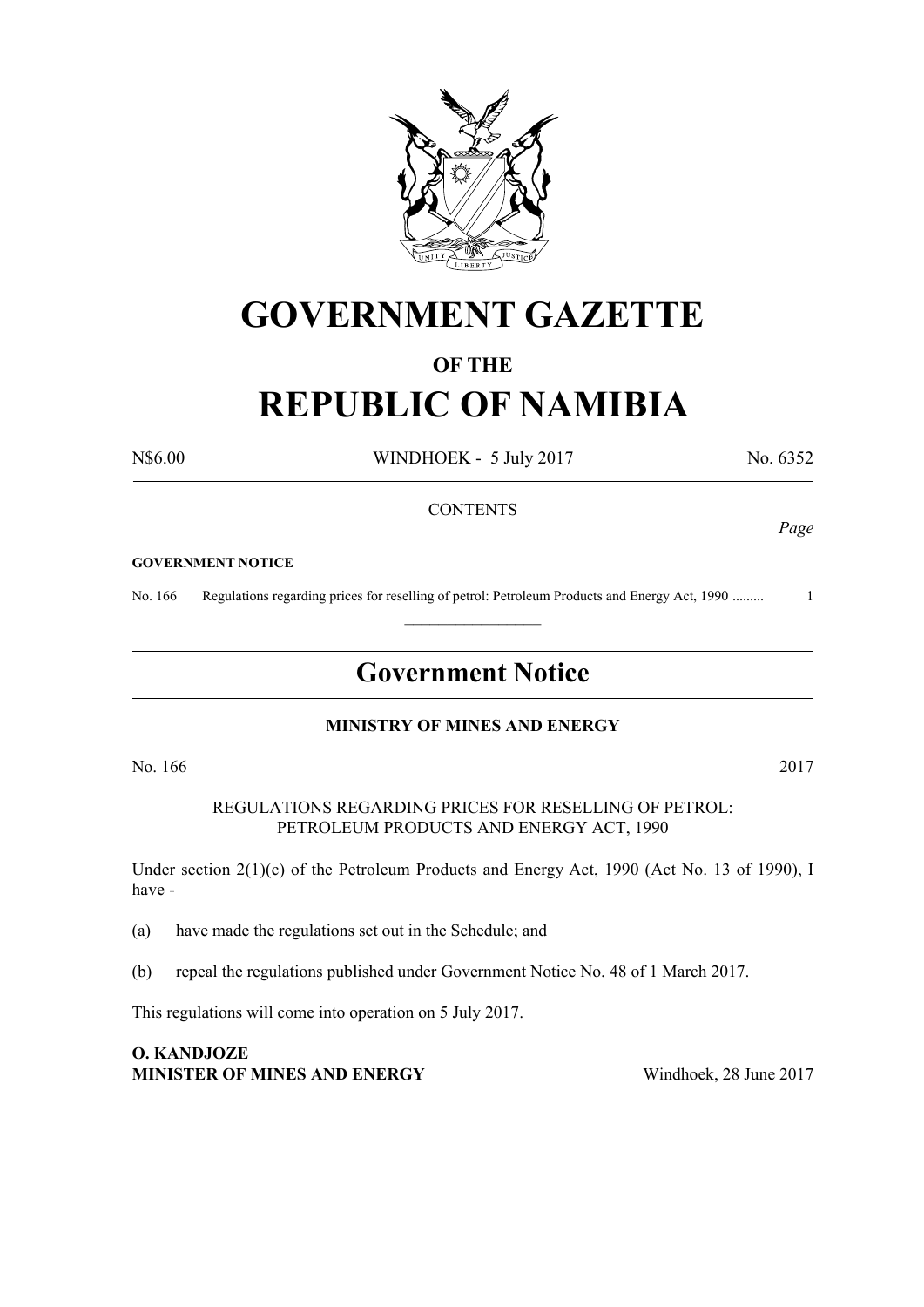#### **SCHEDULE**

#### **PRICES AT WHICH PETROL MAY BE RESOLD**

#### **Definitions**

**1.** In these regulations, a word or an expression defined in the Petroleum Products and Energy Act, 1990 (Act No. 13 of 1990) have that meaning and unless the context otherwise indicates -

"petrol" includes any mixture of petrol with any other substance, which mixture can be used as fuel for the operation of a spark ignition engine;

 "reseller" means any person who, whether he or she has a petrol pump in operation in terms of an arrangement with a wholesale distributor or not, acquires petrol directly from a wholesale distributor and sells it to any other person in the course of or as part of the activities of a business carried on by him or her, but does not include any such person in relation to petrol which he or she sells in terms of an agreement with a wholesale distributor only in quantities of not less than 200 litres at a time;

"the Act" means the Petroleum Products and Energy Act, 1990 (Act No. 13 of 1990);

"wholesale distributor" means any person to whom a wholesale licence has been issued under the Petroleum Products and Energy Act, 1990 (Act No. 13 of 1990), and includes -

- (a) any person who is deemed to be a wholesaler under that Act; and
- (b) any of the licensed oil companies or traders referred to in regulation 2.

#### **Licensed oil companies or traders**

**2.** The following are licensed oil companies or traders that are regarded as wholesale distributors.

| Pandu Trading Company (Proprietary) Limited                    | Licence $W/1/2000$  |
|----------------------------------------------------------------|---------------------|
| Total Namibia (Proprietary) Limited                            | Licence $W/2/2000$  |
| Caltex Oil (Namibia) (Proprietary) Limited                     | Licence $W/3/2000$  |
| Bachmus Oil & Fuel Supplies (Proprietary) Limited              | Licence $W/4/2001$  |
| Shell Namibia Limited                                          | Licence W/ 5/2001   |
| BP Namibia (Proprietary) Limited                               | Licence $W/6/2001$  |
| Engen Namibia (Proprietary) Limited                            | Licence W/ 7/2001   |
| <b>LVW</b> Boerediens                                          | Licence $W/8/2001$  |
| Kunene Net Oil Brokers                                         | Licence $W/9/2001$  |
| Namibia Fuel                                                   | Licence $W/10/2002$ |
| Namibia Petroleum Trading & Distribution (Proprietary) Limited | Licence $W/11/2002$ |
| Internam Shipping (Proprietary) Limited                        | Licence W/12/2002   |
| Internam Automotive & Fuel Supplies (Proprietary) Limited      | Licence W/13/2002   |
| Jaco N van Dyk                                                 | Licence $W/14/2002$ |
| Ombuga Oil Company (Proprietary) Limited                       | Licence $W/15/2003$ |
| Rhino Trek                                                     | Licence $W/16/2003$ |
| Norwegian Seaways Namibia (Pty) Ltd                            | Licence W/17/2003   |
| Namibia Energy Corporation (Pty) Ltd                           | Licence W/18/2004   |
| Namibia Liquid Fuel (Pty) Ltd                                  | Licence $W/19/2004$ |
| Namibia Prima Traders (Pty) Ltd                                | Licence $W/20/2004$ |
| Central Oil Namibia                                            | Licence W/21/2004   |
| Lia Holdings (Pty) Ltd                                         | Licence $W/22/2004$ |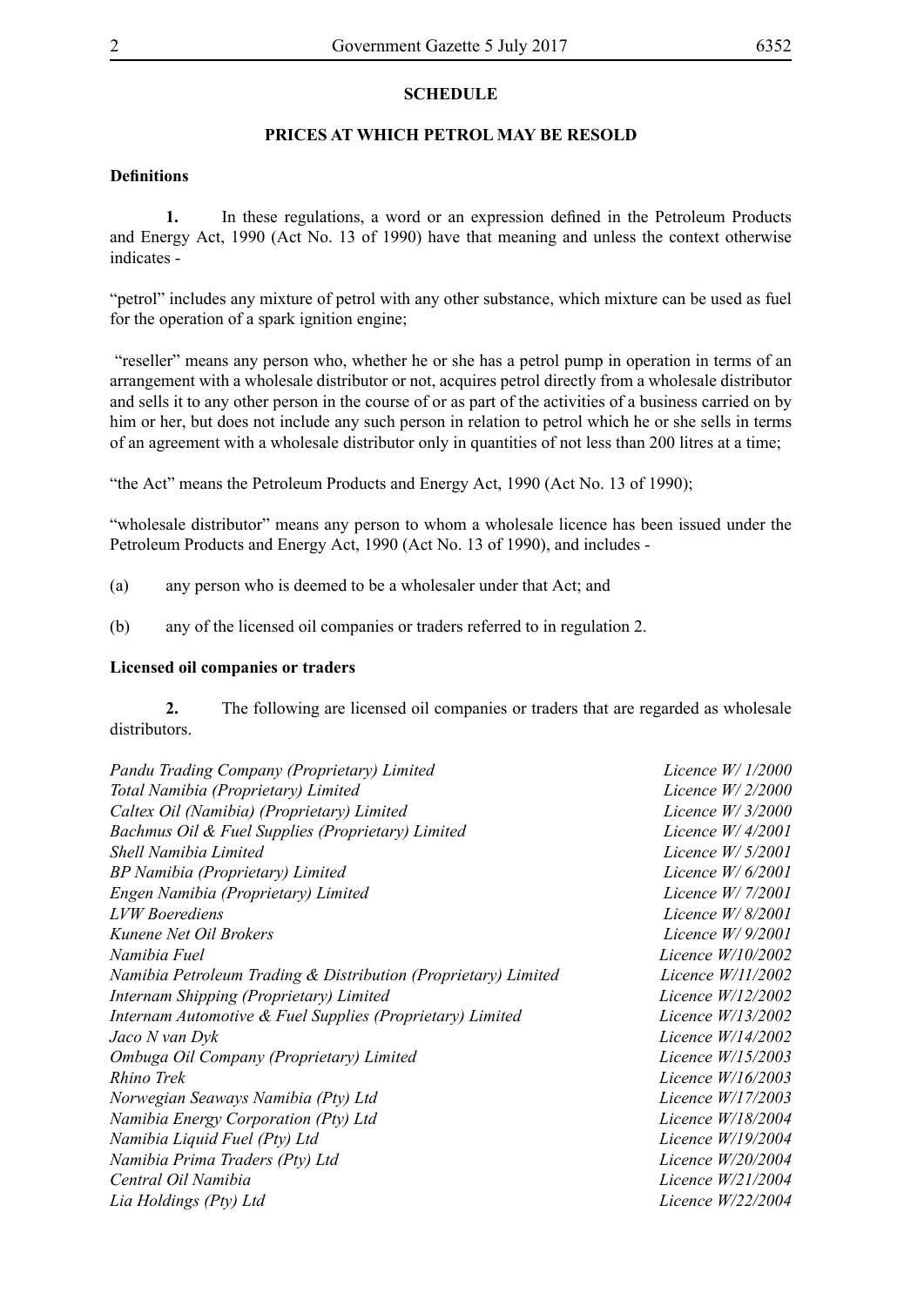*African Legend Energy Namibia (Pty) Ltd Licence W/23/2005 Franchise Namibia cc* Licence W/24/2006 *Namibia Future Petroleum & Marketing Licence W/25/2006 SANOCOR Africa Energy (Pty) Ltd Licence W/26/2006 Namib Contract Haulage (Pty) Ltd Licence W/27/2006 Northern Fuel Distribution cc Licence W/28/2006 World Marine & Offshore Supply Company (Pty) Ltd Licence W/29/2007* Patizana Consultancy Service cc and the service of Licence W/30/2007 *Puma Energy Pty Ltd Licence W/31/2014 Abraham Kazeundja Licence W/32/2007 Hapilo Energy cc Licence W/33/2007 Situmbeko Petroleum Suppliers CC Licence W/34/2007 United Africa Group (Pty) Ltd Licence W/35/2007 NAMWORLD Fuel Company (Pty) Ltd Licence W/36/2007 Noble Investment (Pty) Ltd Licence W/37/2007 Daniel Deon Van Vuuren License W/38/2008 Waddin General Retail (Pty) Ltd License W/39/2008 Namibia Oil Refinery Ltd License W/40/2008 Petro Energy Namibia License W/41/2008 Petro Logistics cc License W/42/2008 Nam-Russia Trading Enterprise cc License W/43/2008 M&C Freight Service cc License W/44/2008 MZOHS Investment Holding cc License W/45/2008 Fossil Investment Holding Pty Ltd License W/46/2008 Rentech Trading cc License W/47/2008 Jowells Transport Namibia License W/48/2008 David Joh Barty License W/50/2008 The Suppliers Ana Service Cc License W/51/2008 Omega Shipping Namibia License W/57/2009 Linktel Shipping Agency License W/58/2009 JR Fuel Suppliers Cc* License W/59/2009 *Rentech Trading Cc Cc License W/60/2010 Corridor Petroleum Investment Pty Ltd License W/61/2010 Namibia Petroleum Industry Consultancy Agent License W/62/2010 Shetu Trading cc License W/63/2010 Manifest Investment (Pty) Ltd License W/64/2010 Central Destribution (Pty) Ltd License W/65/2010 Orban Investment Four woo two (Pty) Ltd License W/66/2010 Sky – Way Investment cc License W/67/2010 Roama Fuel Destributors License W/69/2010 Home Away Investments CC T/A Frontline suppliers & Logistics cc License W/70/2010 Thula Investments CC License W/71/2011 A S P Group Holdings (Pty) Ltd License W/72/2011 AMIS Energy (Pty) Ltd License W/73/2011 WVM Investments License W/74/2011 Frontline Supplies and Logistics CC* License W/75/2011 *Lucks Oil and Energy License W/76/2011 Moshana Investment CC License W/79/2011 Naapotje Trading CC* License W/80/2011 *Afritech Oil & Gas (Pty) Ltd License W/78/2012 Renard Hatting License W/83/2012 Namiba General Suppliers t/a NGS Marine License W/84/2012 MS Trading Enterprise CC* License W/85/2012 *Petrosol Petroleum Solutions License W/86/2012 Energy House Namibia CC* License W/87/2012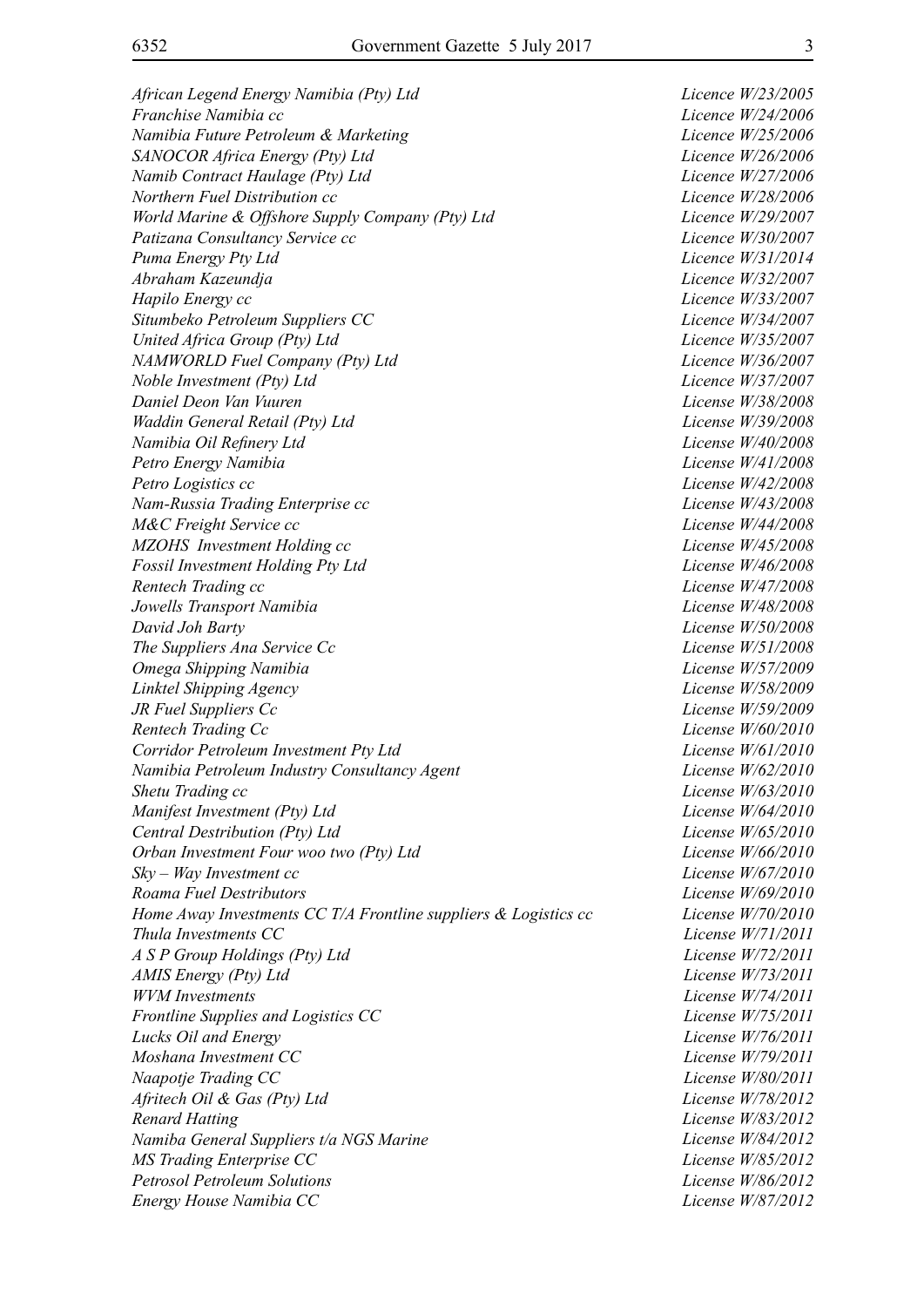*Umoja Oil & Fuel Suppliers CC License W/88/2012 OBM Petroleum Distributors License W/89/2012 Ferbes Management Services CC License W/90/2012 Mobitek CC License W/91/2012 Ondere Investment Holdings (Pty) Ltd License W/92/2012 Brandberg Trading Enterprises CC* License W/93/2012 *JDP Fuel and Gas Reserve (Pty) Ltd License W/94/2012 Regal Investments cc Licence W/95/2012 W. A Dodds T/A Licence W/96/2013 Monjasa Namibi (Pty) Ltd Licence W/97/2012 Erongo Fuel Distributors cc Licence W/98/2014 Lunganda Fuel Distributors cc Licence W/99/2013 Namib Marine Services Pty Ltd Licence W/100/2013 Sunrise Investments CC Licence W/101/2013 Petro Africa Pty LTD Licence W/102/2013 GFS Investments CC Licence W/103/2013 Windhoek Fuel Centre CC Licence W/104/2013 Cross Border Vehicle Traders Licence W/105/2013 Yes Trading & Investment CC Licence W/106/2013 Pegasus Fuels CC* Licence W/107/2013 *HBH Construction and Services CC* Licence W/108/2013 *West Coast Energy Pty Ltd Licence W/109/2014 Back to Back Investments CC Licence W/110/2013 Tania Botha CC Licence W/111/2013 SEN Petroleum CC Licence W/112/2013 Namenergy Resources Pty Ltd Licence W/113/2014 Rodney Andreas Transport CC Licence W/114/2013 First Investment CC Licence W/115/2013 Hendrik Dawids CC Licence W/116/2013 Moonstone Trading Enterprises CC Licence W/117/2013 Versatile Environmental Consulting CC* Licence W/118/2013 *Good Fellas Investment CC Licence W/119/2014 Moonstone Investment CC Licence W/121/2014 Caprivi Investment CC Caprivi Investment CC Licence W/124/2014 Lapka Investments CC Licence W/125/2014 Hallie Investments CC Licence W/126/2014 Mokolian Energy Pty Ltd Licence W/127/2014 Unlimited Investments Pty Ltd Licence W/128/2014 Du Preez Petroleum CC Licence W/129/2014 Extreme Customs Cleaning Services CC* Licence W/130/2014 *Alushe Multi Services CC Licence W/131/2014 Demshi Investment Holdings Pty Ltd Licence W/132/2014 Blue Sea Trading Enterprise CC Licence W/134/2014* Gold Rush Trading Number Twenty CC Licence W/136/2014 *JKI Petroleum CC Licence W/137/2014 Gear Petroeum CC Licence W/138/2015 AA Petroleum S/S CC Licence W/139/2015 Queen Mwetako Investments CC Licence W/140/2015 Chekai Investments CC Licence W/141/2015 North Gate Investments CC Licence W/142/2015 Gaya Investments CC Licence W/143/2015 Helao Nafidi S/S Licence W/144/2015 Trans Hydrocarbon Namibia CC* and the contract the contract Licence W/145/2015 *Renu Energy Namibia CC Licence W/146/2015 Southman Investments (Pty) Ltd Licence W/147/2015*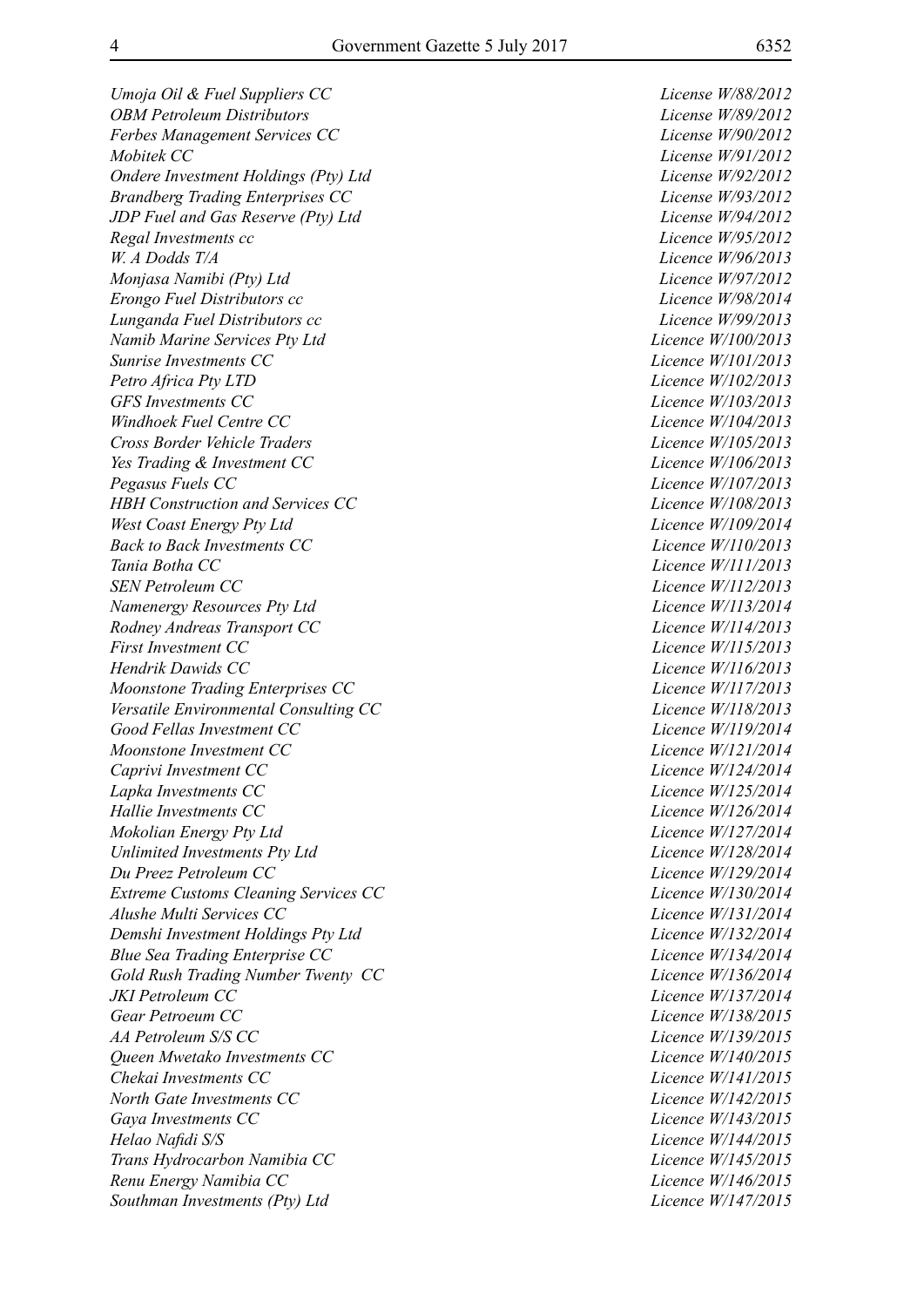*Tenya Logistics CC T/A OPS Fuel CC* Licence W/148/2015 *Sheikh Investment CC Licence W/150/2015 Seed Trading CC Licence W/151/2015 Tate Energy (Pty) Ltd Licence W/152/2015 Vigor Investment CC Licence W/154/2015 Ten Foot Investments (Pty) Ltd Licence W/155/2016 Uunongo Technologies CC* Licence W/156/2016 *Herman Karimbue Licence W/157/2016 Estrela Petroleum CC Licence W/158/2016 Coastal Oil & Fuel Suppliers CC* Licence W/159/2016 *Tank-Up Petroleum Namibia (Pty) Ltd Licence W/160/2016*<br> *Continental Oil & Gas Licence W/161/2016 Continental Oil & Gas Eco Energy Fuel and Oil Trading Licence W/163/2016 Omuramba Rural East Point Suppliers CC* Licence W/164/2016 *Luxury Two Hundred and Fourty Eight (Pty) Ltd Licence W/165/2016*

#### **Reselling price of petrol**

**3.** The prices at which 95 octane unleaded petrol may be sold by a reseller to any person at any place mentioned in the Annexure is the price indicated opposite the place concerned.

### **ANNEXURE**

(Regulation 3)

| <b>Place</b>                          | Retail Price in c/l<br><b>ULP 95 Octane</b><br>5 July 2017 |
|---------------------------------------|------------------------------------------------------------|
| AI-AIS                                | 1108.0                                                     |
| <b>BEN HUR FARM</b>                   | 1100.0                                                     |
| <b>ANDARA</b>                         | 1090.0                                                     |
| <b>BETTA</b>                          | 1094.0                                                     |
| <b>ARANOS</b>                         | 1109.0                                                     |
| <b>ARIAMSVLEI</b>                     | 1108.0                                                     |
| <b>ARIS</b>                           | 1090.0                                                     |
| <b>AROAB</b>                          | 1100.0                                                     |
| <b>ASAB</b>                           | 1104.0                                                     |
| <b>AUS</b>                            | 1100.0                                                     |
| <b>BANGANI</b>                        | 1090.0                                                     |
| <b>BUITEPOS</b>                       | 1105.0                                                     |
| <b>BERSEBA</b>                        | 1100.0                                                     |
| <b>BETHANIEN</b>                      | 1100.0                                                     |
| <b>BRANDBERG</b>                      | 1070.0                                                     |
| <b>BRAKWATER</b>                      | 1090.0                                                     |
| DEKKA CONSTR. (PAST USAKOS)           | 1072.0                                                     |
| DEI GRACIA (Otjipiro-Waterberg Lodge) | 1105.0                                                     |
| <b>BUFFALO (COC ONLY)</b>             | 1090.0                                                     |
| <b>DANKBAAR FARM</b>                  | 1105.0                                                     |
| <b>BULLSPORT</b>                      | 1114.0                                                     |
| <b>CHAMAITES</b>                      | 1100.0                                                     |
| <b>CHIEBELLA ESTATES</b>              | 1108.0                                                     |
| <b>COBLENS STORE</b>                  | 1100.0                                                     |
| <b>DUIKERSVLEI</b>                    | 1101.0                                                     |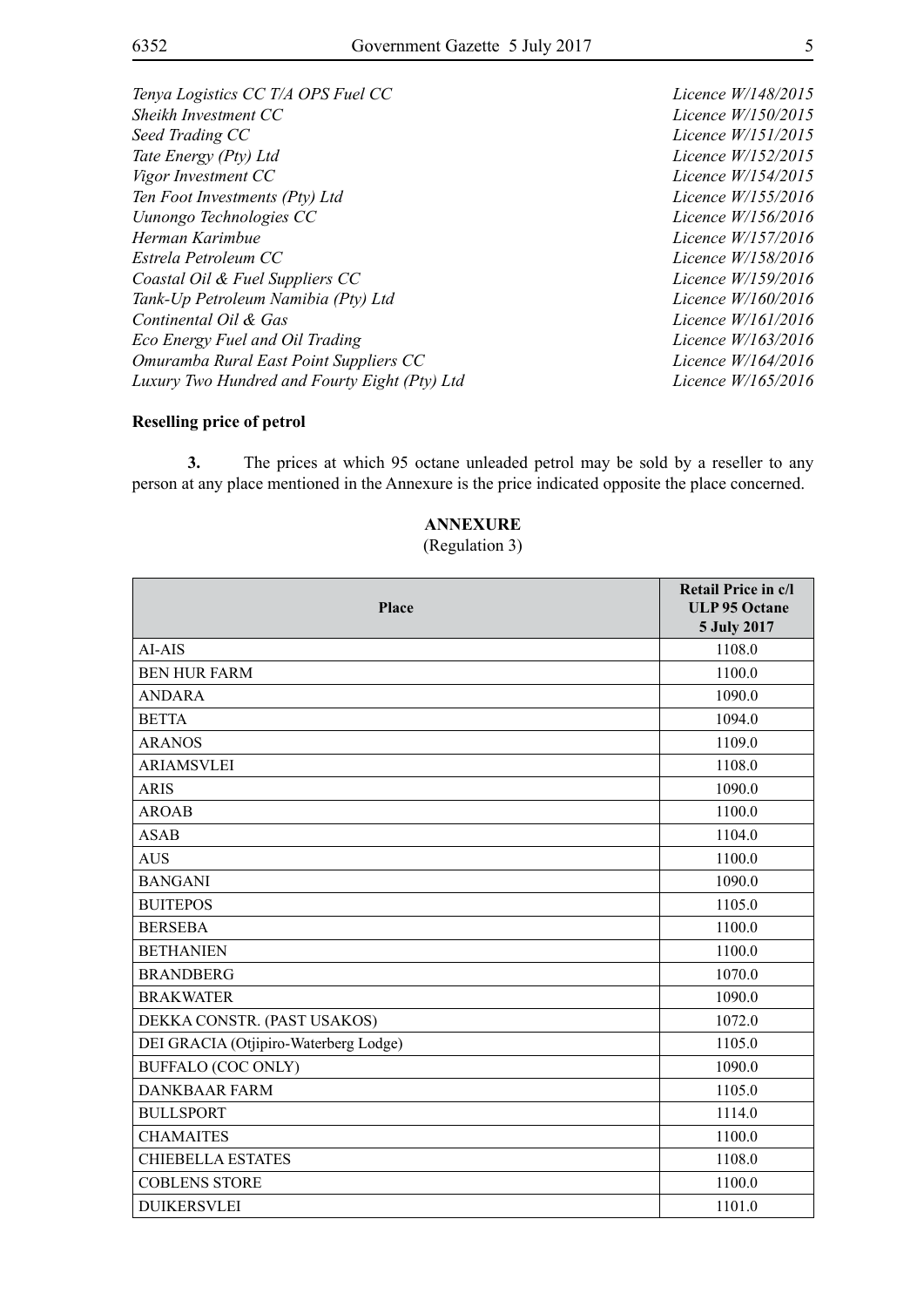| K.E. 3<br>1094.0<br>DEKKA CONSTR. (PRE USAKOS)<br>1070.0<br><b>DONKERSAND</b><br>1069.0<br><b>KRIES HOTEL</b><br>1099.0<br><b>DIKDOORN</b><br>1101.0<br><b>ELDERS</b><br>1105.0<br>ELBE COPPER MINE<br>1080.0<br><b>DORDABIS</b><br>1096.0<br><b>GROSSBARMEN</b><br>1086.0<br>ENDOLA - OHANGWENA REGION<br>1089.0<br><b>EKUJA</b><br>1098.0<br><b>ETUNDA</b><br>1074.0<br><b>EORONDEMBA</b><br>1100.0<br><b>ENGELA</b><br>1089.0<br><b>HALALI</b><br>1110.0<br>EPIKURO 10<br>1121.0<br><b>EPIKURO 3</b><br>1121.0<br>ERNST MEYER SCHOOL<br>1100.0<br><b>GOBABIS</b><br>1091.0<br><b>NOMTSAS</b><br>1084.0<br><b>FARM TRADOS NO 92</b><br>1098.0<br><b>GAMIS</b><br>1112.0<br>GAMSBERG (COC)<br>1074.0<br><b>GHANSIES</b><br>1082.0<br><b>GIBEON</b><br>1102.0<br>1100.0<br><b>GOAGEB</b><br><b>GOBABEB</b> (Desert Research Foundations)<br>1067.0<br><b>AMINIUS</b><br>1111.0<br><b>GOCHAS</b><br>1109.0<br>1090.0<br><b>GROOTFONTEIN</b><br><b>HOCHVELD</b><br>1094.0<br>1108.0<br><b>GRUNAU</b><br><b>GUISES</b><br>1119.0<br>1089.0<br><b>MAHANENE</b><br><b>HARDAP</b><br>1099.0<br>1101.0<br><b>HARIBES</b><br><b>HEKEL SERVICE</b><br>1103.0<br><b>HELENA FARM</b><br>1108.0<br>HELMERINGHAUSEN<br>1092.0<br><b>HENTIES BAY</b><br>1062.0<br><b>KANDUMI STORE</b><br>1078.0<br><b>HOLOOG</b><br>1100.0<br><b>ISABIS</b><br>1098.0<br>K. E. 13<br>1091.0<br><b>KALKFELD</b><br>1092.0<br>1105.0<br><b>KAMANJAB</b><br><b>KALKRAND</b><br>1103.0<br><b>KHORIXAS</b><br>1082.0 | DIPCAPDI SCHOOL | 1100.0 |
|------------------------------------------------------------------------------------------------------------------------------------------------------------------------------------------------------------------------------------------------------------------------------------------------------------------------------------------------------------------------------------------------------------------------------------------------------------------------------------------------------------------------------------------------------------------------------------------------------------------------------------------------------------------------------------------------------------------------------------------------------------------------------------------------------------------------------------------------------------------------------------------------------------------------------------------------------------------------------------------------------------------------------------------------------------------------------------------------------------------------------------------------------------------------------------------------------------------------------------------------------------------------------------------------------------------------------------------------------------------------------------------------------------------------------------------------------------------------------------|-----------------|--------|
|                                                                                                                                                                                                                                                                                                                                                                                                                                                                                                                                                                                                                                                                                                                                                                                                                                                                                                                                                                                                                                                                                                                                                                                                                                                                                                                                                                                                                                                                                    |                 |        |
|                                                                                                                                                                                                                                                                                                                                                                                                                                                                                                                                                                                                                                                                                                                                                                                                                                                                                                                                                                                                                                                                                                                                                                                                                                                                                                                                                                                                                                                                                    |                 |        |
|                                                                                                                                                                                                                                                                                                                                                                                                                                                                                                                                                                                                                                                                                                                                                                                                                                                                                                                                                                                                                                                                                                                                                                                                                                                                                                                                                                                                                                                                                    |                 |        |
|                                                                                                                                                                                                                                                                                                                                                                                                                                                                                                                                                                                                                                                                                                                                                                                                                                                                                                                                                                                                                                                                                                                                                                                                                                                                                                                                                                                                                                                                                    |                 |        |
|                                                                                                                                                                                                                                                                                                                                                                                                                                                                                                                                                                                                                                                                                                                                                                                                                                                                                                                                                                                                                                                                                                                                                                                                                                                                                                                                                                                                                                                                                    |                 |        |
|                                                                                                                                                                                                                                                                                                                                                                                                                                                                                                                                                                                                                                                                                                                                                                                                                                                                                                                                                                                                                                                                                                                                                                                                                                                                                                                                                                                                                                                                                    |                 |        |
|                                                                                                                                                                                                                                                                                                                                                                                                                                                                                                                                                                                                                                                                                                                                                                                                                                                                                                                                                                                                                                                                                                                                                                                                                                                                                                                                                                                                                                                                                    |                 |        |
|                                                                                                                                                                                                                                                                                                                                                                                                                                                                                                                                                                                                                                                                                                                                                                                                                                                                                                                                                                                                                                                                                                                                                                                                                                                                                                                                                                                                                                                                                    |                 |        |
|                                                                                                                                                                                                                                                                                                                                                                                                                                                                                                                                                                                                                                                                                                                                                                                                                                                                                                                                                                                                                                                                                                                                                                                                                                                                                                                                                                                                                                                                                    |                 |        |
|                                                                                                                                                                                                                                                                                                                                                                                                                                                                                                                                                                                                                                                                                                                                                                                                                                                                                                                                                                                                                                                                                                                                                                                                                                                                                                                                                                                                                                                                                    |                 |        |
|                                                                                                                                                                                                                                                                                                                                                                                                                                                                                                                                                                                                                                                                                                                                                                                                                                                                                                                                                                                                                                                                                                                                                                                                                                                                                                                                                                                                                                                                                    |                 |        |
|                                                                                                                                                                                                                                                                                                                                                                                                                                                                                                                                                                                                                                                                                                                                                                                                                                                                                                                                                                                                                                                                                                                                                                                                                                                                                                                                                                                                                                                                                    |                 |        |
|                                                                                                                                                                                                                                                                                                                                                                                                                                                                                                                                                                                                                                                                                                                                                                                                                                                                                                                                                                                                                                                                                                                                                                                                                                                                                                                                                                                                                                                                                    |                 |        |
|                                                                                                                                                                                                                                                                                                                                                                                                                                                                                                                                                                                                                                                                                                                                                                                                                                                                                                                                                                                                                                                                                                                                                                                                                                                                                                                                                                                                                                                                                    |                 |        |
|                                                                                                                                                                                                                                                                                                                                                                                                                                                                                                                                                                                                                                                                                                                                                                                                                                                                                                                                                                                                                                                                                                                                                                                                                                                                                                                                                                                                                                                                                    |                 |        |
|                                                                                                                                                                                                                                                                                                                                                                                                                                                                                                                                                                                                                                                                                                                                                                                                                                                                                                                                                                                                                                                                                                                                                                                                                                                                                                                                                                                                                                                                                    |                 |        |
|                                                                                                                                                                                                                                                                                                                                                                                                                                                                                                                                                                                                                                                                                                                                                                                                                                                                                                                                                                                                                                                                                                                                                                                                                                                                                                                                                                                                                                                                                    |                 |        |
|                                                                                                                                                                                                                                                                                                                                                                                                                                                                                                                                                                                                                                                                                                                                                                                                                                                                                                                                                                                                                                                                                                                                                                                                                                                                                                                                                                                                                                                                                    |                 |        |
|                                                                                                                                                                                                                                                                                                                                                                                                                                                                                                                                                                                                                                                                                                                                                                                                                                                                                                                                                                                                                                                                                                                                                                                                                                                                                                                                                                                                                                                                                    |                 |        |
|                                                                                                                                                                                                                                                                                                                                                                                                                                                                                                                                                                                                                                                                                                                                                                                                                                                                                                                                                                                                                                                                                                                                                                                                                                                                                                                                                                                                                                                                                    |                 |        |
|                                                                                                                                                                                                                                                                                                                                                                                                                                                                                                                                                                                                                                                                                                                                                                                                                                                                                                                                                                                                                                                                                                                                                                                                                                                                                                                                                                                                                                                                                    |                 |        |
|                                                                                                                                                                                                                                                                                                                                                                                                                                                                                                                                                                                                                                                                                                                                                                                                                                                                                                                                                                                                                                                                                                                                                                                                                                                                                                                                                                                                                                                                                    |                 |        |
|                                                                                                                                                                                                                                                                                                                                                                                                                                                                                                                                                                                                                                                                                                                                                                                                                                                                                                                                                                                                                                                                                                                                                                                                                                                                                                                                                                                                                                                                                    |                 |        |
|                                                                                                                                                                                                                                                                                                                                                                                                                                                                                                                                                                                                                                                                                                                                                                                                                                                                                                                                                                                                                                                                                                                                                                                                                                                                                                                                                                                                                                                                                    |                 |        |
|                                                                                                                                                                                                                                                                                                                                                                                                                                                                                                                                                                                                                                                                                                                                                                                                                                                                                                                                                                                                                                                                                                                                                                                                                                                                                                                                                                                                                                                                                    |                 |        |
|                                                                                                                                                                                                                                                                                                                                                                                                                                                                                                                                                                                                                                                                                                                                                                                                                                                                                                                                                                                                                                                                                                                                                                                                                                                                                                                                                                                                                                                                                    |                 |        |
|                                                                                                                                                                                                                                                                                                                                                                                                                                                                                                                                                                                                                                                                                                                                                                                                                                                                                                                                                                                                                                                                                                                                                                                                                                                                                                                                                                                                                                                                                    |                 |        |
|                                                                                                                                                                                                                                                                                                                                                                                                                                                                                                                                                                                                                                                                                                                                                                                                                                                                                                                                                                                                                                                                                                                                                                                                                                                                                                                                                                                                                                                                                    |                 |        |
|                                                                                                                                                                                                                                                                                                                                                                                                                                                                                                                                                                                                                                                                                                                                                                                                                                                                                                                                                                                                                                                                                                                                                                                                                                                                                                                                                                                                                                                                                    |                 |        |
|                                                                                                                                                                                                                                                                                                                                                                                                                                                                                                                                                                                                                                                                                                                                                                                                                                                                                                                                                                                                                                                                                                                                                                                                                                                                                                                                                                                                                                                                                    |                 |        |
|                                                                                                                                                                                                                                                                                                                                                                                                                                                                                                                                                                                                                                                                                                                                                                                                                                                                                                                                                                                                                                                                                                                                                                                                                                                                                                                                                                                                                                                                                    |                 |        |
|                                                                                                                                                                                                                                                                                                                                                                                                                                                                                                                                                                                                                                                                                                                                                                                                                                                                                                                                                                                                                                                                                                                                                                                                                                                                                                                                                                                                                                                                                    |                 |        |
|                                                                                                                                                                                                                                                                                                                                                                                                                                                                                                                                                                                                                                                                                                                                                                                                                                                                                                                                                                                                                                                                                                                                                                                                                                                                                                                                                                                                                                                                                    |                 |        |
|                                                                                                                                                                                                                                                                                                                                                                                                                                                                                                                                                                                                                                                                                                                                                                                                                                                                                                                                                                                                                                                                                                                                                                                                                                                                                                                                                                                                                                                                                    |                 |        |
|                                                                                                                                                                                                                                                                                                                                                                                                                                                                                                                                                                                                                                                                                                                                                                                                                                                                                                                                                                                                                                                                                                                                                                                                                                                                                                                                                                                                                                                                                    |                 |        |
|                                                                                                                                                                                                                                                                                                                                                                                                                                                                                                                                                                                                                                                                                                                                                                                                                                                                                                                                                                                                                                                                                                                                                                                                                                                                                                                                                                                                                                                                                    |                 |        |
|                                                                                                                                                                                                                                                                                                                                                                                                                                                                                                                                                                                                                                                                                                                                                                                                                                                                                                                                                                                                                                                                                                                                                                                                                                                                                                                                                                                                                                                                                    |                 |        |
|                                                                                                                                                                                                                                                                                                                                                                                                                                                                                                                                                                                                                                                                                                                                                                                                                                                                                                                                                                                                                                                                                                                                                                                                                                                                                                                                                                                                                                                                                    |                 |        |
|                                                                                                                                                                                                                                                                                                                                                                                                                                                                                                                                                                                                                                                                                                                                                                                                                                                                                                                                                                                                                                                                                                                                                                                                                                                                                                                                                                                                                                                                                    |                 |        |
|                                                                                                                                                                                                                                                                                                                                                                                                                                                                                                                                                                                                                                                                                                                                                                                                                                                                                                                                                                                                                                                                                                                                                                                                                                                                                                                                                                                                                                                                                    |                 |        |
|                                                                                                                                                                                                                                                                                                                                                                                                                                                                                                                                                                                                                                                                                                                                                                                                                                                                                                                                                                                                                                                                                                                                                                                                                                                                                                                                                                                                                                                                                    |                 |        |
|                                                                                                                                                                                                                                                                                                                                                                                                                                                                                                                                                                                                                                                                                                                                                                                                                                                                                                                                                                                                                                                                                                                                                                                                                                                                                                                                                                                                                                                                                    |                 |        |
|                                                                                                                                                                                                                                                                                                                                                                                                                                                                                                                                                                                                                                                                                                                                                                                                                                                                                                                                                                                                                                                                                                                                                                                                                                                                                                                                                                                                                                                                                    |                 |        |
|                                                                                                                                                                                                                                                                                                                                                                                                                                                                                                                                                                                                                                                                                                                                                                                                                                                                                                                                                                                                                                                                                                                                                                                                                                                                                                                                                                                                                                                                                    |                 |        |
|                                                                                                                                                                                                                                                                                                                                                                                                                                                                                                                                                                                                                                                                                                                                                                                                                                                                                                                                                                                                                                                                                                                                                                                                                                                                                                                                                                                                                                                                                    |                 |        |
|                                                                                                                                                                                                                                                                                                                                                                                                                                                                                                                                                                                                                                                                                                                                                                                                                                                                                                                                                                                                                                                                                                                                                                                                                                                                                                                                                                                                                                                                                    |                 |        |
|                                                                                                                                                                                                                                                                                                                                                                                                                                                                                                                                                                                                                                                                                                                                                                                                                                                                                                                                                                                                                                                                                                                                                                                                                                                                                                                                                                                                                                                                                    |                 |        |
|                                                                                                                                                                                                                                                                                                                                                                                                                                                                                                                                                                                                                                                                                                                                                                                                                                                                                                                                                                                                                                                                                                                                                                                                                                                                                                                                                                                                                                                                                    |                 |        |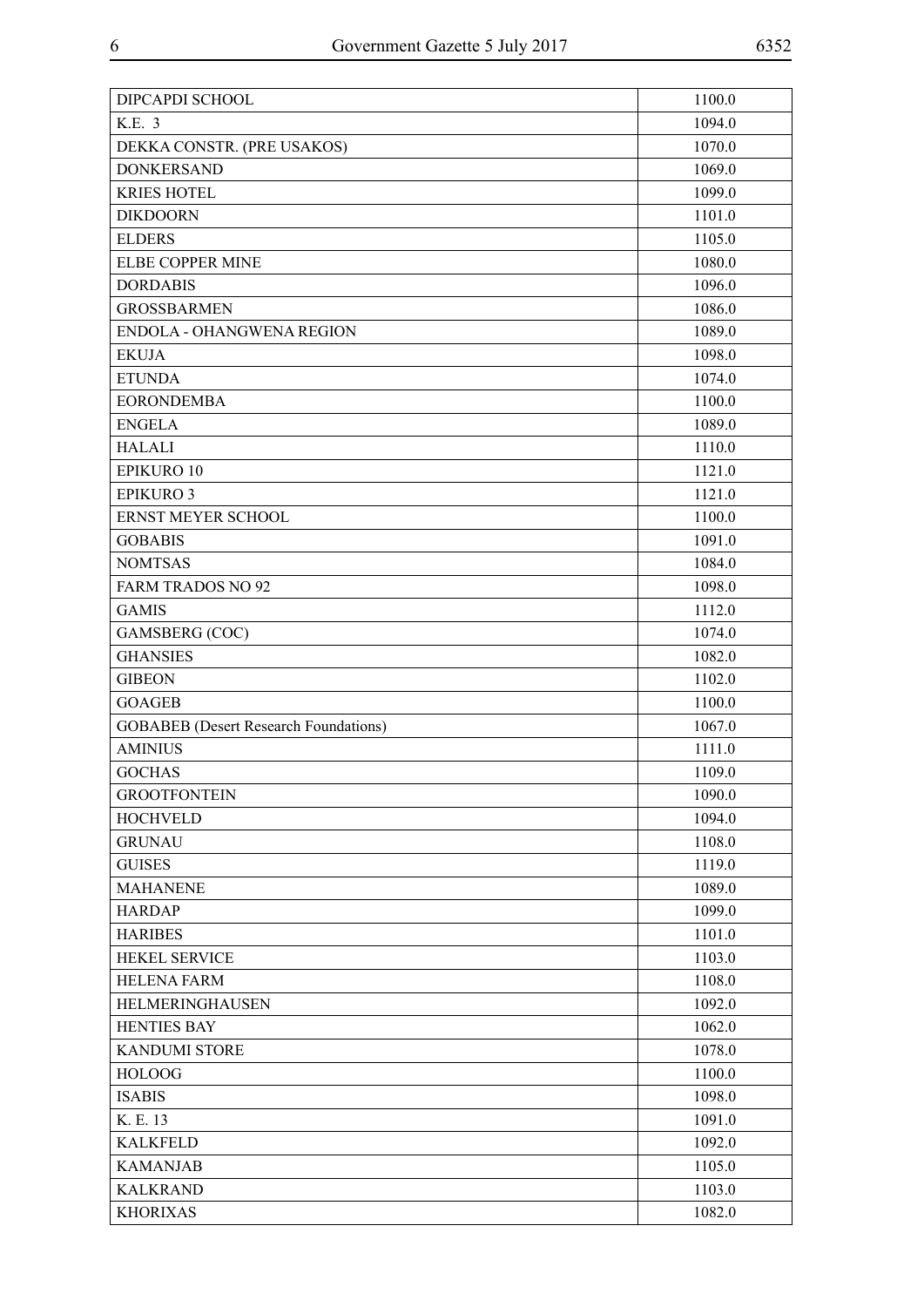| <b>MIDGARD</b>             | 1089.0 |
|----------------------------|--------|
| <b>KARASBURG</b>           | 1108.0 |
| <b>KARIBIB</b>             | 1072.0 |
| <b>KATIMA MULILO</b>       | 1090.0 |
| <b>KAVANGO RANCHES</b>     | 1090.0 |
| <b>KEETMANSHOOP</b>        | 1100.0 |
| <b>KOBLENS</b>             | 1106.0 |
| <b>KLEIN KARAS</b>         | 1108.0 |
| <b>KLEIN MENASSE</b>       | 1100.0 |
| <b>KLEIN-AUB</b>           | 1110.0 |
| <b>MOUNT ETJO</b>          | 1096.0 |
| <b>KOES</b>                | 1100.0 |
| <b>KOMBAT</b>              | 1100.0 |
| <b>KONGOLA</b>             | 1090.0 |
| <b>KORRIDOR POS 13</b>     | 1111.0 |
| <b>KRANZBERG MINE</b>      | 1080.0 |
| <b>OTAVI</b>               | 1087.0 |
| L B GARAGE                 | 1106.0 |
| LEONARDVILLE               | 1106.0 |
| <b>LEPEL STORE</b>         | 1084.0 |
| <b>LINYANTI</b>            | 1090.0 |
| <b>LITHIUM MINE</b>        | 1075.0 |
| <b>LUDERITZ</b>            | 1100.0 |
| LUHEBU DISTRICT            | 1099.0 |
| <b>MANGETTI</b>            | 1089.0 |
| <b>MAKKANOR</b>            | 1100.0 |
| <b>MALTAHOHE</b>           | 1106.0 |
| <b>MOKUTI LODGE</b>        | 1101.0 |
| <b>MARIENTAL</b>           | 1092.0 |
| <b>NEUDAM</b>              | 1089.0 |
| MILE 108 TN                | 1072.0 |
| MILE 72 TN                 | 1067.0 |
| <b>NAMUTONI</b>            | 1103.0 |
| <b>OKAKARARA</b>           | 1082.0 |
| <b>MUKWE</b>               | 1090.0 |
| <b>MURURANE</b>            | 1090.0 |
| <b>MUSESE</b>              | 1090.0 |
| <b>MUTJAVIKUA F</b>        | 1100.0 |
| <b>NAMIB RESTCAMP</b>      | 1077.0 |
| <b>ODIBO</b>               | 1089.0 |
| <b>NEI-NEIS</b>            | 1074.0 |
| <b>NEPARA</b>              | 1090.0 |
| <b>OKAHANDJA</b>           | 1078.0 |
| <b>NINA</b>                | 1105.0 |
| NKURENKURU                 | 1090.0 |
| <b>OMAJETTE CONCESSION</b> | 1084.0 |
| <b>NOODBURG</b>            | 1103.0 |
| <b>NOORDOEWER</b>          | 1108.0 |
| <b>NYANGANA</b>            | 1090.0 |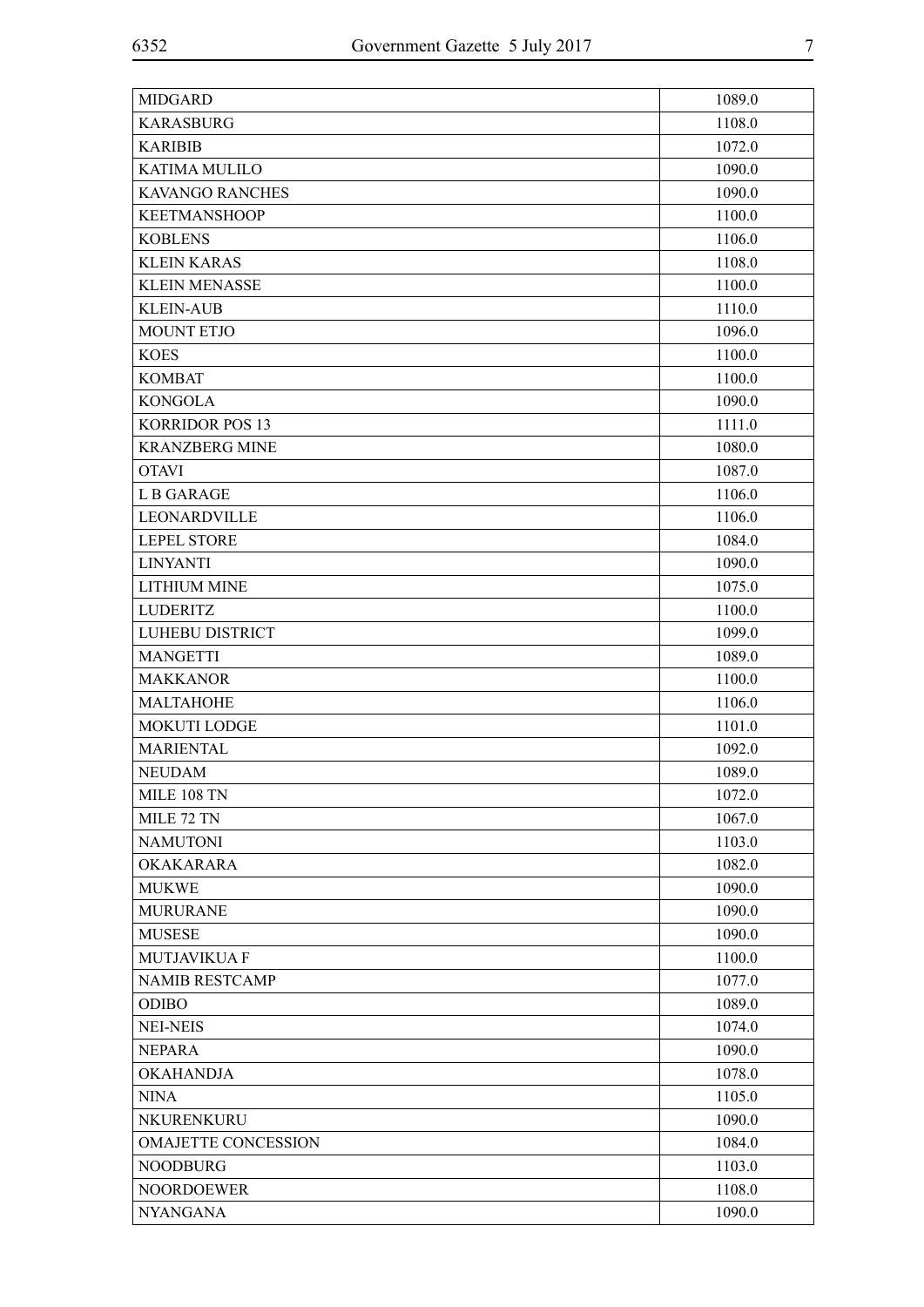| <b>OHANGWENA</b>                                   | 1089.0 |
|----------------------------------------------------|--------|
| <b>OKONGO</b>                                      | 1089.0 |
| <b>OKOMBAHE</b>                                    | 1086.0 |
| <b>OKAUKUEJO</b>                                   | 1103.0 |
| <b>OMAPUMBA S/STATION</b>                          | 1082.0 |
| <b>OMAFO</b>                                       | 1089.0 |
| OKAMATAPATI                                        | 1082.0 |
| <b>OTJIMBINGWE</b>                                 | 1091.0 |
| OKONDJATU                                          | 1082.0 |
| <b>OMBALANTU</b>                                   | 1089.0 |
| <b>OMUTHIYA</b>                                    | 1089.0 |
| <b>OMARURU</b>                                     | 1079.0 |
| <b>OMATJENNE</b>                                   | 1090.0 |
| <b>SESRIEM</b>                                     | 1082.0 |
| <b>OMBIKA</b>                                      | 1101.0 |
| <b>ONDANGWA</b>                                    | 1089.0 |
| <b>OPUWO</b>                                       | 1082.0 |
| <b>OMEGA</b>                                       | 1090.0 |
| <b>OMITARA</b>                                     | 1098.0 |
| <b>OMURAMBA FARM</b>                               | 1106.0 |
| <b>OKAHAO</b>                                      | 1089.0 |
| <b>ONGWEDIVA</b>                                   | 1089.0 |
| <b>ONDEROMBUA</b>                                  | 1106.0 |
| <b>ONDEROMPABA</b>                                 | 1105.0 |
| <b>OKASHANA</b>                                    | 1089.0 |
| <b>ONIIPA</b>                                      | 1089.0 |
| <b>ONHGA</b>                                       | 1089.0 |
| <b>ONYAANYA</b>                                    | 1089.0 |
| ONYUULAYE DISTRICT (Omyuulae Trading & Investm Co) | 1089.0 |
| <b>OSHAKATI</b>                                    | 1089.0 |
| ORUNAHI                                            | 1082.0 |
| <b>DERM STORE</b>                                  | 1103.0 |
| <b>OSIRE</b>                                       | 1096.0 |
| <b>OSHIGAMBO</b>                                   | 1089.0 |
| <b>OSHIKANGO</b>                                   | 1089.0 |
| <b>OSHIKUKU</b>                                    | 1089.0 |
| <b>OSHIVELO</b>                                    | 1089.0 |
| <b>RUACANA</b>                                     | 1089.0 |
| <b>OTJIWARONGO</b>                                 | 1082.0 |
| RIETFONTEIN (UCHAB)                                | 1096.0 |
| <b>OTJIHASE</b>                                    | 1090.0 |
| <b>OTJINENE</b>                                    | 1078.0 |
| <b>OVITOTO</b>                                     | 1088.0 |
| <b>OTJITUUO</b>                                    | 1102.0 |
| <b>OTUMBOROMBONGA</b>                              | 1082.0 |
| OTJIWARONGO POS 11                                 | 1108.0 |
| <b>OTJOWIKAMBO</b>                                 | 1099.0 |
| <b>OUTJO</b>                                       | 1092.0 |
| <b>PALMWAG</b>                                     | 1082.0 |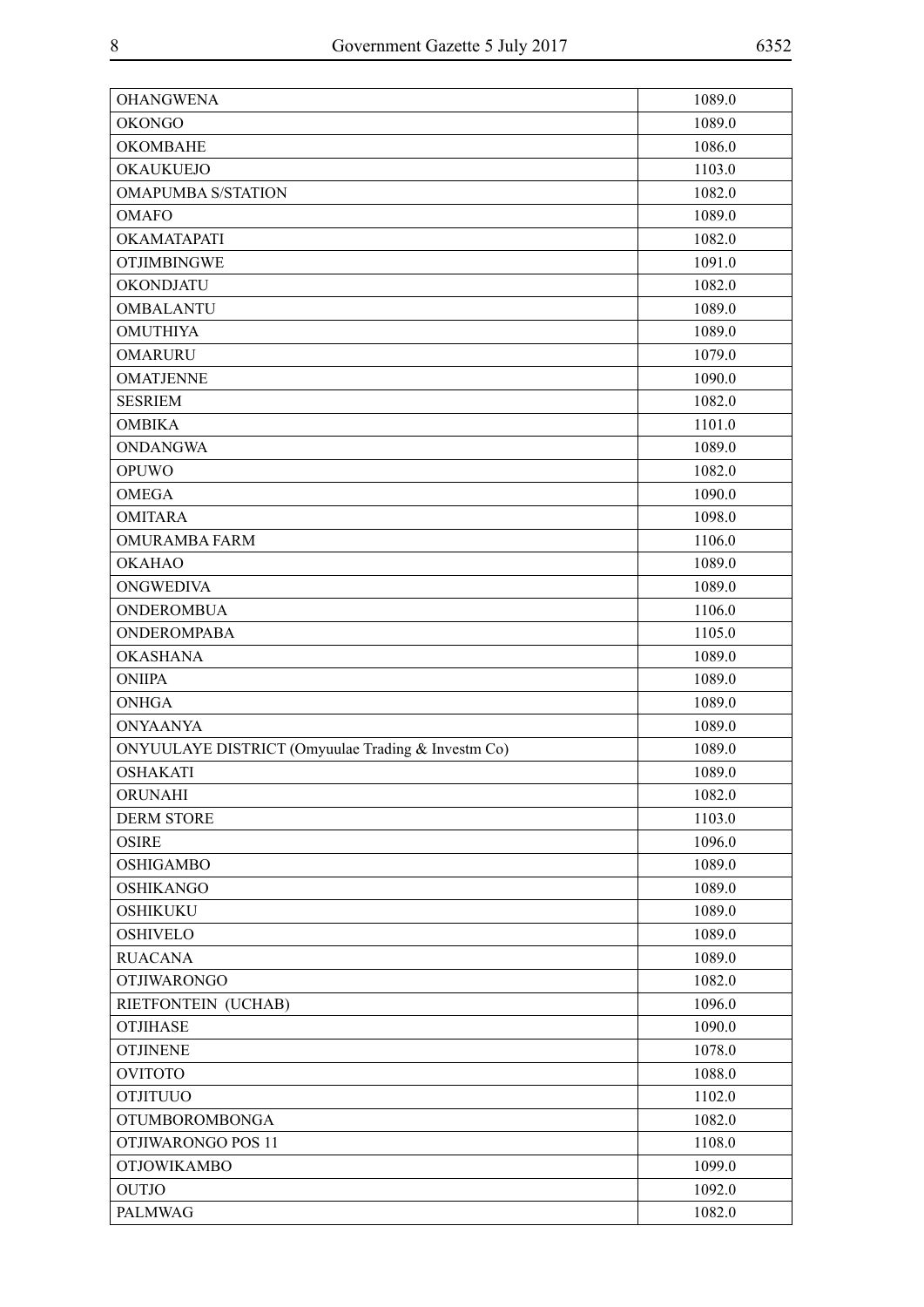| <b>STEINHAUSEN</b>                            | 1099.0 |
|-----------------------------------------------|--------|
| <b>SESFONTEIN</b>                             | 1082.0 |
| PLESSIS FARM (NISWA)                          | 1103.0 |
| <b>REHOBOTH</b>                               | 1096.0 |
| <b>REHOBOTH STASIE</b>                        | 1094.0 |
| <b>BRAUNFELS</b>                              | 1082.0 |
| <b>RIETOOG</b>                                | 1116.0 |
| RIETQUELLE-AMINUIS                            | 1111.0 |
| <b>ROSH PINAH</b>                             | 1100.0 |
| <b>TSANDI</b>                                 | 1089.0 |
| <b>RUNDU</b>                                  | 1090.0 |
| <b>SAMBIU</b>                                 | 1090.0 |
| <b>SANDVELD</b>                               | 1105.0 |
| <b>SCHLIP</b>                                 | 1106.0 |
| <b>SEEHEIM</b>                                | 1100.0 |
| <b>SEEIS</b>                                  | 1092.0 |
| STOP <sub>95</sub>                            | 1094.0 |
| <b>STAMPRIET</b>                              | 1102.0 |
| <b>SHADIKONGORO</b>                           | 1090.0 |
| <b>SHITEMO</b>                                | 1090.0 |
| <b>SOLITAIRE</b>                              | 1082.0 |
| <b>SORRIS-SORRIS</b>                          | 1079.0 |
| <b>SPITSKOP</b>                               | 1070.0 |
| <b>SPRINGVALE</b>                             | 1106.0 |
| <b>SUDERECKE</b>                              | 1110.0 |
| <b>SUMMERDOWN</b>                             | 1099.0 |
| <b>SUKSES</b>                                 | 1092.0 |
| <b>TWEERIVIERE</b>                            | 1117.0 |
| <b>TWYFELFONTEIN</b> (Namibia Country Lodges) | 1082.0 |
| WILHELMSDAL                                   | 1089.0 |
| <b>SWAKOPMUND</b>                             | 1057.0 |
| <b>TALISMANIS</b>                             | 1091.0 |
| <b>TARANAKI</b>                               | 1102.0 |
| <b>TERRACE BAY</b>                            | 1089.0 |
| TORRA BAY (based on Terrace Bay)              | 1089.0 |
| <b>TOWNSANDS</b>                              | 1074.0 |
| <b>TSUMEB</b>                                 | 1089.0 |
| <b>TSES</b>                                   | 1100.0 |
| <b>ARANDIS</b>                                | 1062.0 |
| <b>TSUMKWE</b>                                | 1090.0 |
| WERELDEND                                     | 1119.0 |
| <b>TZOBAAS</b>                                | 1096.0 |
| <b>VERGELEE</b>                               | 1105.0 |
| <b>UHLENHORST</b>                             | 1105.0 |
| <b>UIS</b>                                    | 1074.0 |
| <b>USAKOS</b>                                 | 1070.0 |
| <b>WATERBERG</b>                              | 1098.0 |
| <b>VOORSPOED</b>                              | 1106.0 |
|                                               |        |